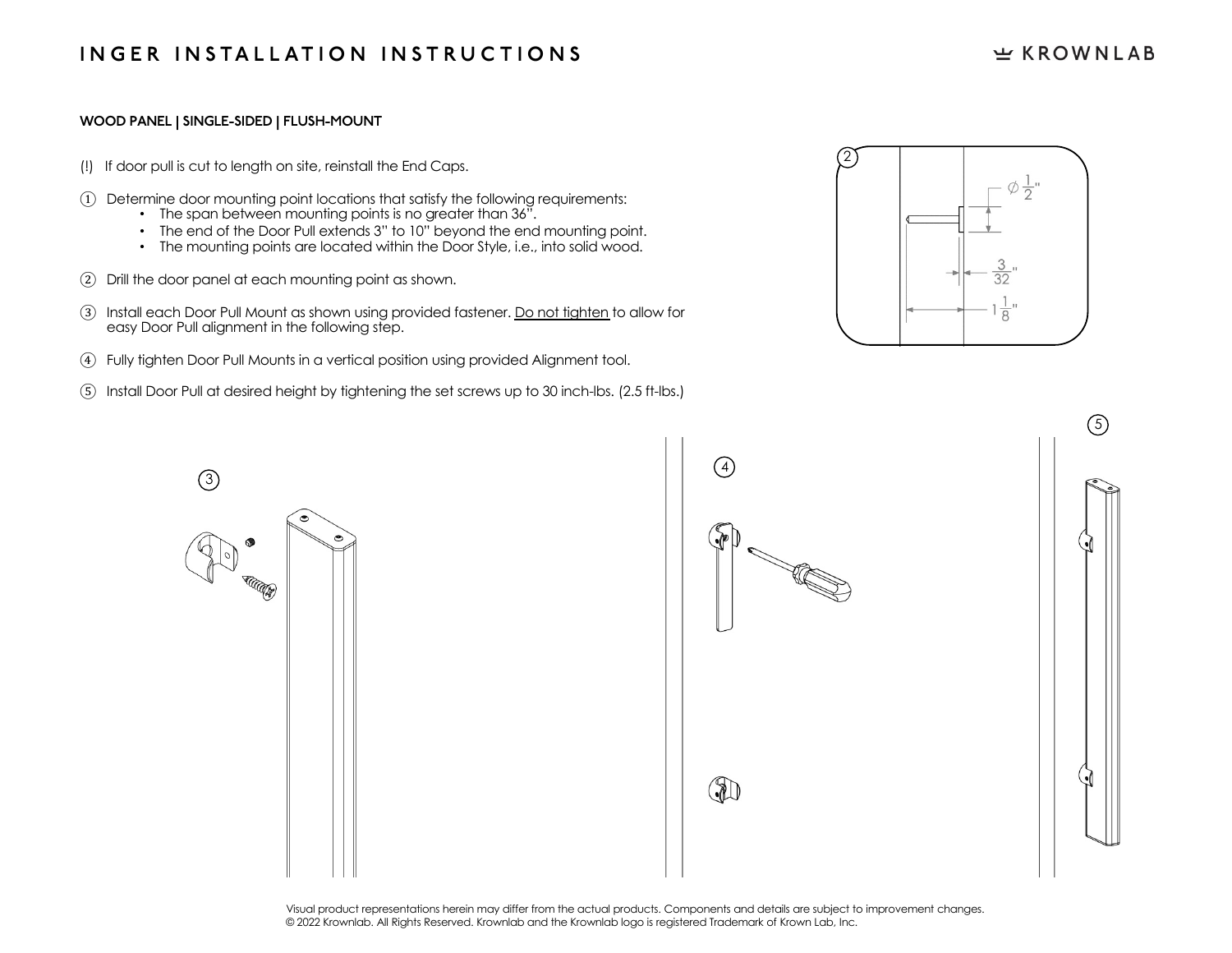# **INGER INSTALLATION INSTRUCTIONS**

### $E$  KROWNLAB

#### **WOOD PANEL | DOUBLE-SIDED | FLUSH-MOUNT**

- (!) If door pull is cut to length on site, reinstall the End Caps.
- ① Determine door mounting point locations that satisfy the following requirements:
	- The span between mounting points is no greater than 36".
	- The end of the Door Pull extends 3" to 10" beyond the end mounting point.
	- The mounting points are located within the Door Style, i.e., into solid wood.
- ② Drill the door panel at each mounting point as shown.
- ③ Install each Door Pull Mount as shown using the correct length screw for your door panel thickness. Do not tighten to allow for easy Door Pull alignment in the following steps.
- ④ Install Door Pull on A-side at desired height by tightening the set screws.
- ⑤ Softly tighten Door Pull Mounts to 30 inch-lbs. (2.5 ft-lbs.) in a vertical position using provided Alignment tool.
- ⑥ Install Door Pull on B-side at desired height by tightening the set screws up to 30 inch-lbs. (2.5 ft-lbs.)







Visual product representations herein may differ from the actual products. Components and details are subject to improvement changes. © 2022 Krownlab. All Rights Reserved. Krownlab and the Krownlab logo is registered Trademark of Krown Lab, Inc.

 $\left(4\right)$ 

A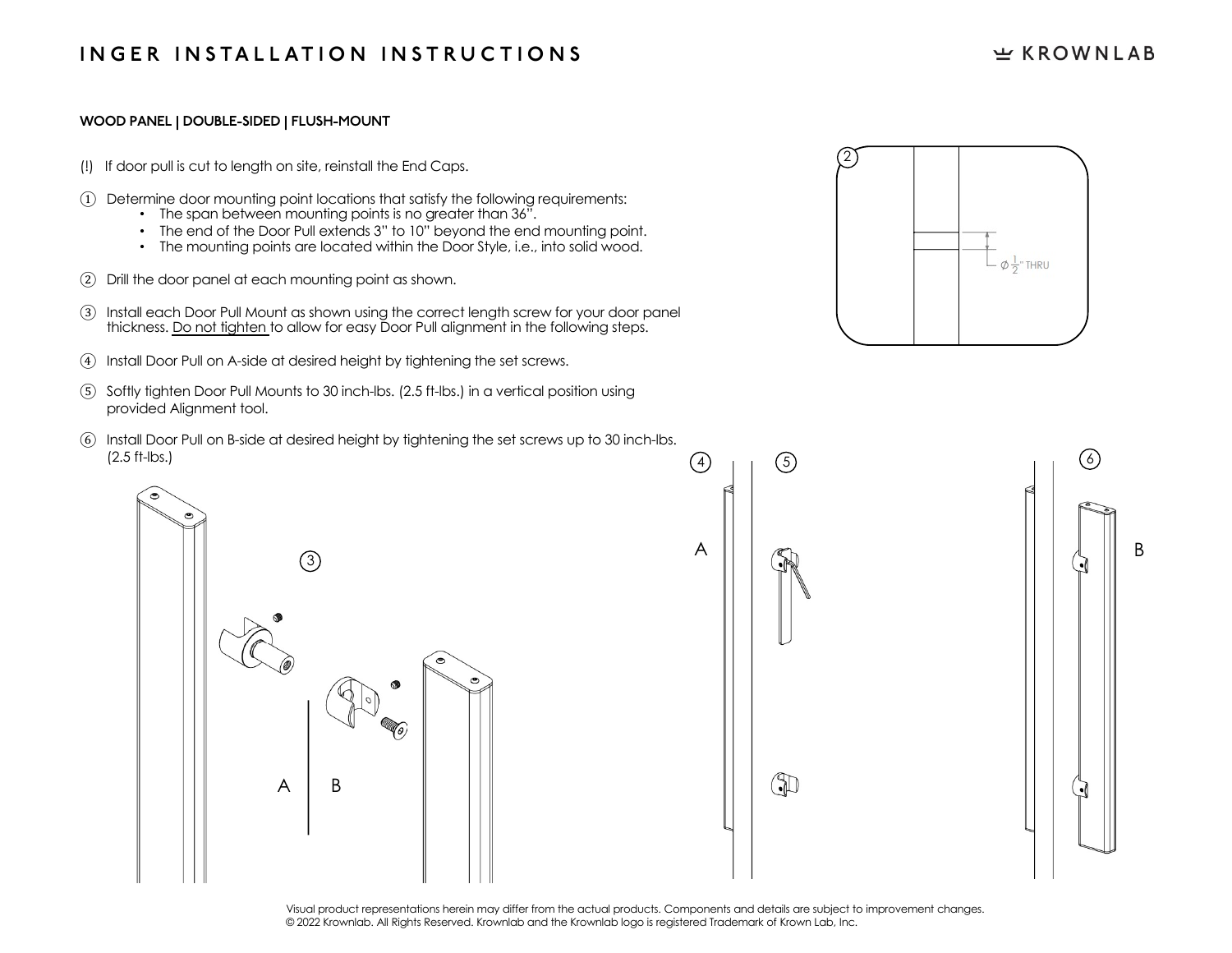# **INGER INSTALLATION INSTRUCTIONS**

### $E$  KROWNLAB

#### **GLASS PANEL | SINGLE-SIDED | FLUSH-MOUNT**

- (!) If door pull is cut to length on site, reinstall the End Caps.
- ① Reference the Inger Product Specifications document to confirm glass hole specifications.
- ② Install each Door Pull Mount as shown using the correct length screw for your glass panel thickness. Do not tighten to allow for easy Door Pull alignment in the following step. (!) Insert the provided bushings inside each glass hole location of the glass panel. (!!) Ensure that the provided gaskets are up against the glass at each mounting point.
- ③ Softly tighten Door Pull Mounts to 30 inch-lbs. (2.5 ft-lbs.) in a vertical position using provided Alignment tool.
- ④ Install Door Pull at desired height by tightening the set screws up to 30 inch-lbs. (2.5 ft-lbs.)



Visual product representations herein may differ from the actual products. Components and details are subject to improvement changes. © 2022 Krownlab. All Rights Reserved. Krownlab and the Krownlab logo is registered Trademark of Krown Lab, Inc.